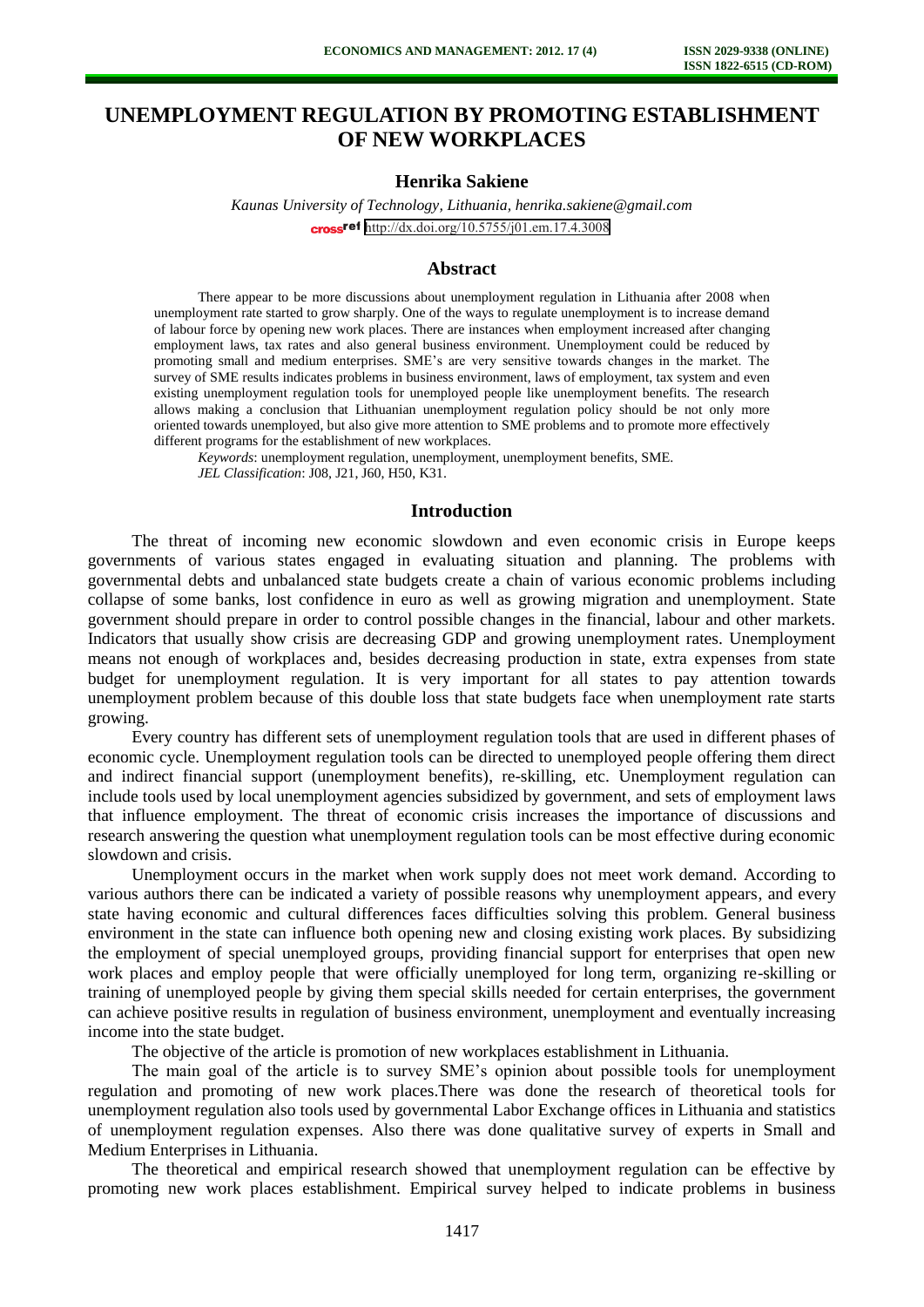environment, laws of employment, tax system and even existing unemployment regulation tools for unemployed people like unemployment benefits.

## **Unemployment Regulation Orientated Towards Employers**

The economic crisis, which hit word's economies at 2008, changed labour market in most of European states. Unemployment regulation became even more important because of growing migration between counties where economics establishment level is not equal. The single state can solve the unemployment problems and reduce unemployment rates by not solving emigration from the state problems (Cekanavicius, Kasnauskiene, 2009). The same time unemployment in other states still will be growing.

Unemployment regulation tools can be split into the active and passive tools of Labour market policy (The Research of Active Labour Market Policy Tools Affectivity, 2007). Besides passive tools like unemployment insurance benefits, training allowance for unemployed, vocational training, consulting, etc., can be used active tools such as vocational training, work rotation and sharing work places helping to employ unemployed people in existing work places and replacing previous workers.

Growing unemployment and regulation that provide unemployment benefits can create significant strain on the fiscal balance (Alesina & Glaeser, 2004; Clark & Lee, 2008). Any of unemployment benefits allow unemployed people to smoothen their consumption when they have no other income (Klepinger, Johnson, Hoesch, 2002; Bloemen & Srancanelli, 2005; Gottschalk, 1988). Many authors identify that financial benefits, grants and welfare programs can cause negative outcomes (Gottschalk, 1988; Alesina & Glaeser, 2004; Clark & Lee, 2008) even welfare programs abuse (Oyer & Schaeferm, 2000; Gallie, 2007).

The market changes are constant and high-speed. Anyone who became unemployed and spend more time in Labour Exchange can be less competitive that those who kept their work places during economic recession. D. Howell (2005), D. Gallie (2007), P. Ziliukas and E. Katiliute (2008), B. Martinkus and S. Stoskus (2009) discuss that some unemployed are sentenced to stay unemployed if they will not update their skills and competencies. The competences that are needed for the employment are split into professional, social and conceptual competences (Savaneviciene & Katiliute, 2008). The vocational training systems (Gallie, 2007) for unemployed people could help them develop new skills and provide possibility increase their income in the future comparing to their current market wages and also facilitate labour market flexibility as the economies are being transferred to services and high technology economics (Acs & Toder, 2007; Howell, 2005).

It's important to identify that long term unemployment changes not only skills of unemployed but also make them emotionally affected (Krueger & Mueller, 2011).

Small or medium size enterprise (SME) is one of the most important economic growth factors (Tamosiunas & Lukosius, 2009). The SME's are employing two-thirds of all employed people in Lithuania (Statistics Lithuania, 2012) and have the basic impact on the general development of the country's economy and social stability. Some countries pay great attention towards entrepreneurship skills (Olsson, 2008), that are needed nowadays when globalization and integration processes are constant (Ziliukas & Katiliute, 2008). Economic welfare can make impact towards social and economic development (Snieska & Simkunaite, 2009; Grundey & Toluba, 2008).

Employment in Europe (2006) notify that the unemployment regulation payments can be split in to the payments for individuals (direct payments for unemployed, cash payments and taxation duties reduction), and payments for employers (direct payments either tax reductions) and payments for service providers who supply services for individuals either employers.

The payments for employers are orientated towards promotion of employment which supplies possibilities to employ target groups of unemployed people either help them to keep an existing workplaces (The Research of Active Labour Market Policy Tools Affectivity, 2007). Also can be identified one more active unemployment regulation tool such as start-up promotion for unemployed people who would like to establish their own business and ensure work place for themselves.

Development of country's economics can be ensured by creating new work places. This is possible only if SME's can employ skilled and experienced employees (Gallie, 2007). Unemployed people prefer to work when unemployment benefits become less attractive than employment income (Saunders, 2007). Employers face too many expenses by reducing unnecessary or low qualified workers and it becomes a reason not to employ new workers (Oyer & Schaeferm, 2000). Employment laws are needed to protect the workforce and also to make attractive to open new workplaces.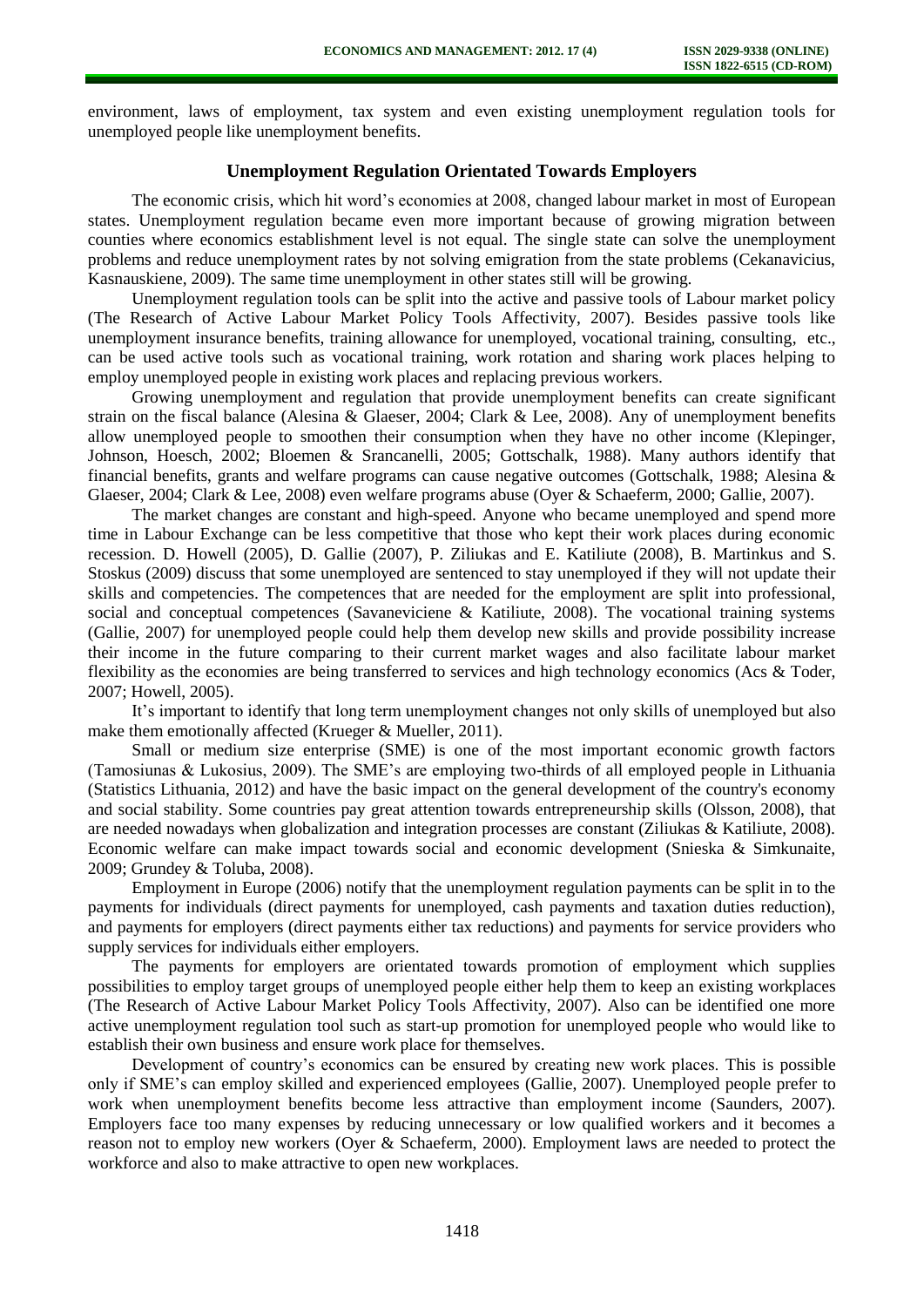Theoretical discussions are leading towards necessity to overview situation of State economics and receive response from SME's about needed regulations that would encourage opening new work places.

## **Unemployment Regulation Oriented Towards Employers**

The research was made to study the situation of labour market in Lithuanian Republic. Results of unemployment regulation can be used as a basis for improvement offers.

The main goal of the research is to study recent unemployment situation in Lithuania and identify the problems in the existing unemployment regulation system, as well as general impact of unemployment towards economics of Lithuania.

As the tasks for the research were raised:

- 1. To collect and study the statistical unemployment data of Lithuanian Republic during period from 2009 up to 2012 February.
- 2. To analyze the unemployment tendencies in Lithuania and to indicate possibilities for promoting establishment of new work places more efficiently.

The data for the research was collected from Department of Statistics to the Government of the Republic of Lithuania (Statistics Lithuania) and Lithuanian Labour Exchange office at the Ministry of Social Security and Labour in Lithuania. There were used methods like data grouping, analysis of statistics and situation.

The main information about unemployment was taken from Lithuanian Labour Exchange office, because this institution is officially delegated by the Ministry of Social Security and Labour in Lithuania to control the unemployment regulation policy. Unemployed people must register in Lithuanian Labour Exchange office after they lost their work places also must inform office about signed new employment contracts. This allows to trust official unemployment data from Labour Exchange (www.ldb.lt) because statistics provided by Statistics Lithuania (www.stat.gov.lt) are different. This mismatch appears because of different unemployed citizens accounting methodologies. .

As can be seen in Table 1 (www.ldb.lt), unemployment in Lithuania was highest during 2010.

|                                      | 2009 | 2010 | 2011 |
|--------------------------------------|------|------|------|
| Unemployment rate (end of the year), | 12.5 | 14.4 | 11.0 |
| Labour Force Survey data, percent    |      |      |      |
| Male unemployment, percent           | 14.4 | 15.8 | 11.3 |
| Female unemployment, percent         | 10.5 | 13.0 | 10.7 |
| Youth unemployment, percent          | 8.1  | 9.5  | 6.8  |

**Table 1.** Statistics on Unemployment in Lithuania

Lithuanian unemployment statistics are interesting because during 2009 unemployment increased by 6.8 percent comparing to the end of 2008 when unemployment was only 5.7 percent. Should be highlighted the male unemployment which was higher than female unemployment during whole period 2009-2011.

Also it is very important to pay attention that official statistics show decrease of youth unemployment during surveyed period. The emigration can be stated as a reason for this decrease. It is very popular between young people to leave Lithuania and look for employment in other European states. The most popular Lithuanians emigration directions are United Kingdom, Ireland, Germany and Spain (www.stat.gov.lt). Popularity of emigration to Germany increased after 2010 when this state liberalized employment for foreigners.

The high male unemployment rate was a result of building industry collapse. The situation during this period was not stabile but could be seen decrease of unemployment at the end of year 2011, which shows that situation in labour market was stabilizing and Labour Exchange office managed to reduce total quantity of unemployed people in Lithuania.

The budget deficit during period 2008-2011 was growing and it effected unemployment regulation allowances in Lithuanian Republic. The lack of funds does not allow Labour Exchange office to concentrate on passive unemployment regulation tools using unemployment grants and benefits. Labour Exchange office pays more attention towards active unemployment regulation tools. The unemployment regulation tools like special consulting for unemployed who are willing to become self-employed, entrepreneurship encouragement, discounts for business licences for not longer than 6 months period became more popular and effective during analyzed period.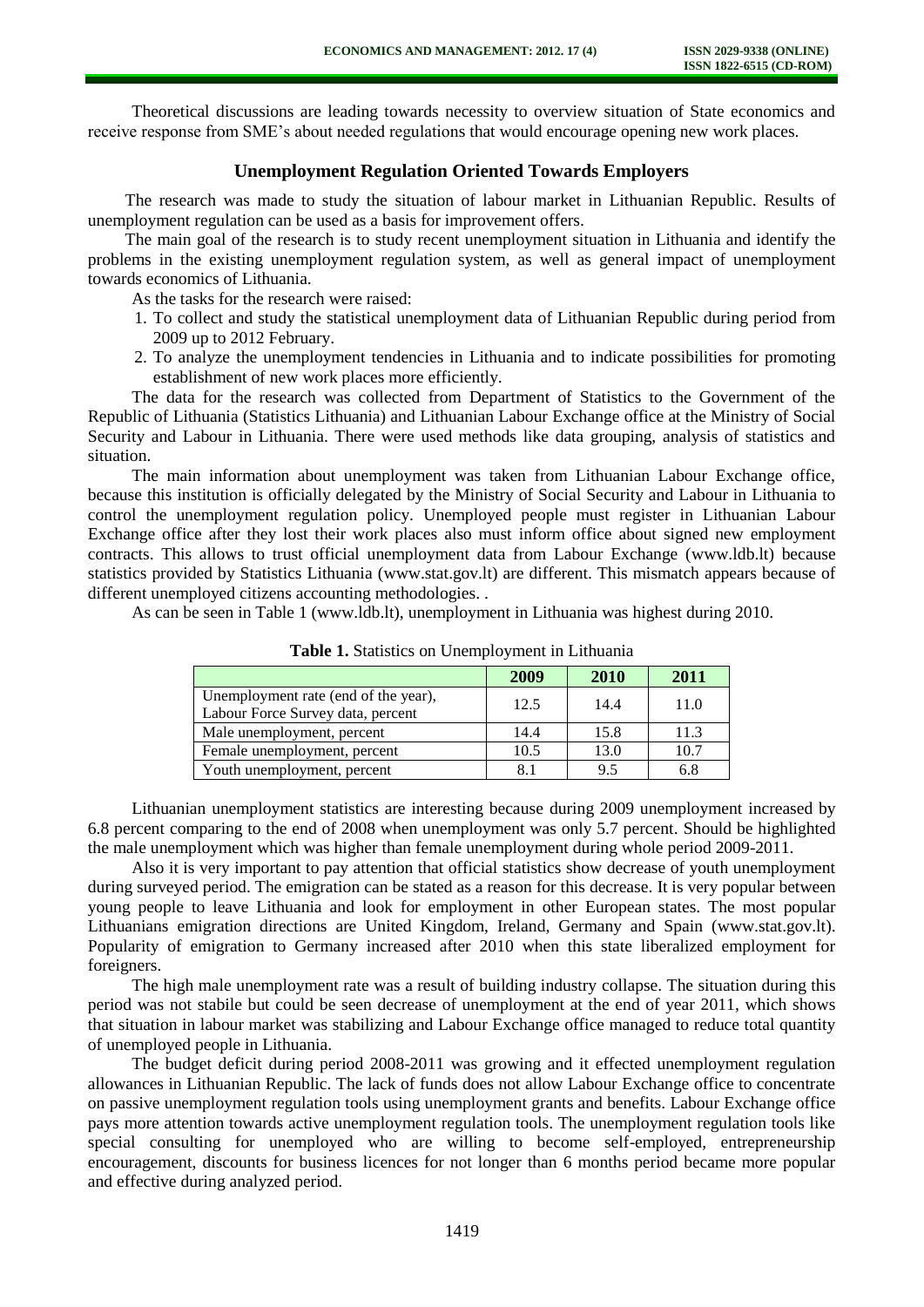The general tendencies of 2011 in labour market of Lithuania can be described following: labour supply decreased and unemployment rate dropped down by 3,4 percent during the year. Also decreased quantity of unemployed receiving grants and unemployment benefits. The demand for labour force increased and the local employers with Labour Exchange office help employed more people. More of signed work contracts were constant rather than fixed term contracts. The greater demand could be seen for high qualified specialists in various industries. The fastest growth of workplaces was notices in service sector and sales.

The statistical data in the Table 2 shows that situation in Lithuanian labour market during beginning of 2012 changed comparing to February of 2011. Situation is still problematic comparing to 2008, but can be seen total decrease of unemployment rate.

| <b>Indicators</b>                                  | February, 2012<br>Quantity | <b>Changes comparing to February,</b><br>2011 |                |  |  |
|----------------------------------------------------|----------------------------|-----------------------------------------------|----------------|--|--|
|                                                    |                            | Quantity                                      | <b>Percent</b> |  |  |
| <b>Registered Unemployed</b>                       |                            |                                               |                |  |  |
| During February                                    | 28099                      | 10251                                         | 57.4           |  |  |
| Total since beginning of the year                  | 63300                      | 22898                                         | 56.7           |  |  |
| Taking part in temporary employment programs       | 22732                      | $-3605$                                       | $-13.7$        |  |  |
| Unemployment rate at the end of the month          | 11.8                       | $-2.4$                                        |                |  |  |
| <b>Unemployment insurance benefits</b>             |                            |                                               |                |  |  |
| Allocated unemployment benefits during the month   | 7682                       | 453                                           | 6.3            |  |  |
| Paid unemployment benefits at the end of the month | 38870                      | $-6186$                                       | $-13.7$        |  |  |
| Available open workplaces                          |                            |                                               |                |  |  |
| Constant workplace                                 | 10729                      | 775                                           | 7.8            |  |  |
| Short term workplace                               | 2620                       | $-838$                                        | $-24.2$        |  |  |
| <b>Employment</b>                                  |                            |                                               |                |  |  |
| Total during the month                             | 11232                      | $-2166$                                       | $-16.2$        |  |  |
| Total since beginning of the year                  | 24326                      | $-4473$                                       | $-15.5$        |  |  |
| <b>Active unemployment regulation tools</b>        |                            |                                               |                |  |  |
| Vocational training                                | $\theta$                   | $-389$                                        | $-100$         |  |  |
| Occupational rehabilitation                        | 73                         | 55                                            | 305.6          |  |  |
| Subsidised employment                              | 2138                       | $-909$                                        | $-29.8$        |  |  |
| Grants for new work places                         | 436                        | 407                                           | 1403.4         |  |  |
| <b>Working with business licences</b>              | 2918                       | 104                                           | 3.7            |  |  |

**Table 2.** Unemployment Statistics in Lithuania February, 2012

From the table above can be seen that unemployment rate in Lithuania during February 2012 comparing to the same month 2011 decreased by 2,4 percent. Although quantity of registered unemployed during February increased, but total amount of unemployed people receiving unemployment benefits decreased by 13,7 percent comparing to February 2011. During February 2012 were offered more constant workplaces than a year ago and there also decreased quantity of short term workplaces. This tendencies show that companies want to sign long term employment contracts and are looking for workers that would be qualified for offered work places. This year were offered 435 grants for new work places. It means that Labour Exchange office in Lithuania could allocate more funds for promoting of new work places establishment.

Quantity of unemployed people, using possibility to work with business licences, increased only 3,7 percent comparing to February 2012.

The unemployment rate changes can be related with the recovery of some businesses and complex solutions for labour market, new possible relations between employers and employees, also general macroeconomic regulation of the Lithuanian economy.

One of unemployment regulation tools is subsidizing employment of special unemployed. Lithuanian Labour Exchange office offers some programs, that help companies to cover part of work places costs and this way to keep those work places available. Also there are programs promoting new work places. Governmental Employment Initiatives program subsidize new work places with conditions that at least 35 percent of costs for new work place should be covered by private enterprise. Private enterprise should keep new subsidized work place at least for 3 years. Since 2001 for this program government spend over 61 million litas. During 2010 was implemented 36 Governmental Employment Initiatives projects and opened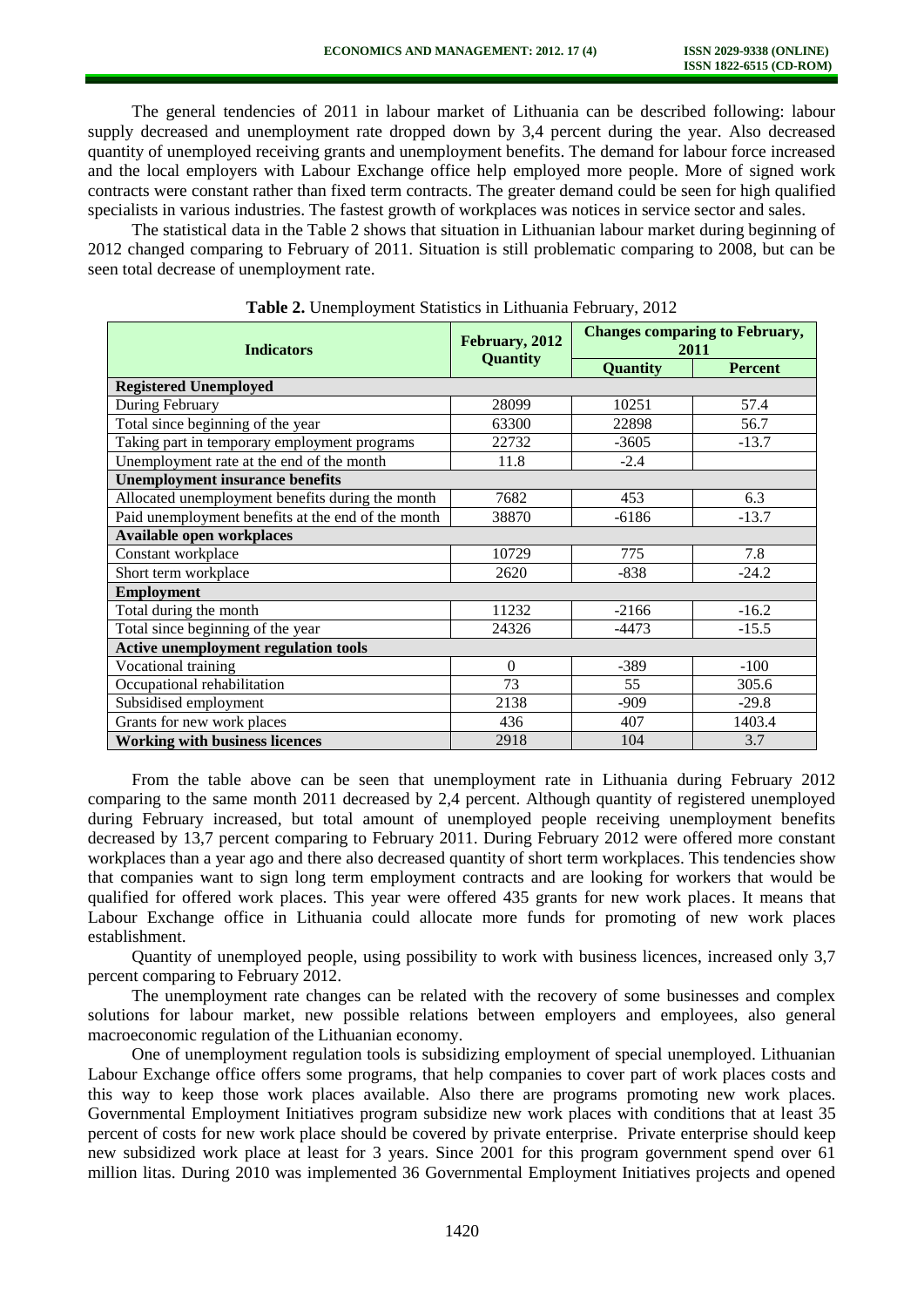127 new work places. There were opened 583 work places by using Governmental Employment Initiatives projects and subsidized employment during 2011.

The subsidized employment of people that belong to certain unemployed groups covers part of employers costs for salaries and part of work places costs. The subsidized groups are handicaps, long term unemployed people, older than 50 years unemployed people, persons who take care of younger than 8 years old children, people who came back from prisons, young people up to 29 years old, etc. The program covers from 50 percent up to 75 percent of all accounted costs for salaries, including social insurance tax. The payments can be allocated at period from 6 up to 12 months.

Willing to support the employment government renewed the employers and employees legal relationship regulating law and also employment rules in 2010. There were made some amendments for conditions signing work contracts and closing work contracts. One of the most important change of Labour Code of Lithuanian Republic is that now is set 2 month period for notice about termination of employment (earlier were 2 either 4 months and it depend on the worker status). After the changes were done, employer can offer fixed-term contracts for employees even for constant type of work. This is the relief because the procedures of braking fixed-term contracts were made easier and the costs became less. There were made some changes that are useful and for employees, for instance if employee did not pass trial period, notice period for closing work contract was prolonged from 3 calendar days up to 3 work days.

The easier employment procedures should encourage employers to make decision to open new workplaces and employ workers.

Whole Europe is already using e-work as one of the possibilities to employ more people from disadvantaged groups. It helo to cut on both sides – employer and employee expenses such as costs for workplaces and traveling to work, parking costs, etc. Lithuania also made changes and included in to the Lithuanian Republic Labour Code the new type of work contract – telework work (this term is also known as distance work, e-work). Telework contract can state that agreed work functions either part of work functions worker will perform in other locations that are comfortable for employee, not in the employers.

There was made qualitative research and were done interviews with employers from production and service industries. The results of informal interviews showed that about a half of interviewed enterprises does not have enough of information about governmental programs for financing new workplaces establishment and possibilities to get subsidized for employing some groups of unemployed. Companies that have heard about possible financing for new workplaces establishment have not enough of information and still think that procedures are too long and too difficult to try to use the offered programs. The lack of information causes that existing programs for unemployment regulation by promoting to establish new workplaces are not used as they could be. Service sector companies that are using the programs the most are situated in Vilnius, Kaunas and Klaipeda. Those companies faced the problem, that they cannot get enough of subsidized workplaces as they would like to. The minority of companies stated that they have enough of information and are using the programs. Those companies were situated in smaller towns.

Another problem that was identified by companies and makes an effect towards employment and establishment of new workplaces is high taxes for employers. A few companies stated that some unemployed people prefer to wait until period when unemployment grants are paid will finish and only then accept the work offer. Also some companies noticed that because of lack of flexibility in work laws they prefer to use subcontractors services rather than to open new work places and employ their own new workers. To describe lack of laws flexibilities companies identified difficulties of braking work contracts although stated that recent changes (during year 2010) in Labour Code of Lithuanian Republic were good.

The greatest problem that can be identified in labour market is that companies noticed the shortage of qualified and low skilled workers. Employers state that there is mismatch in labour market. There is a difficulty to find high skilled employees with needed competencies because those who have lost their work places in 2008 have already lost some of their skills. Enterprises prefer to recruit workers that already have their work places in other companies instead of employing young specialists or unemployed people registered in Labour Exchange.Young people and unemployed people are not popular because they have no experience either lost their competences because of longer unemployment period.

There were indicated that more new workplaces could be opened if SME's could improve their entrepreneurial competencies and expand their businesses in local and international markets.